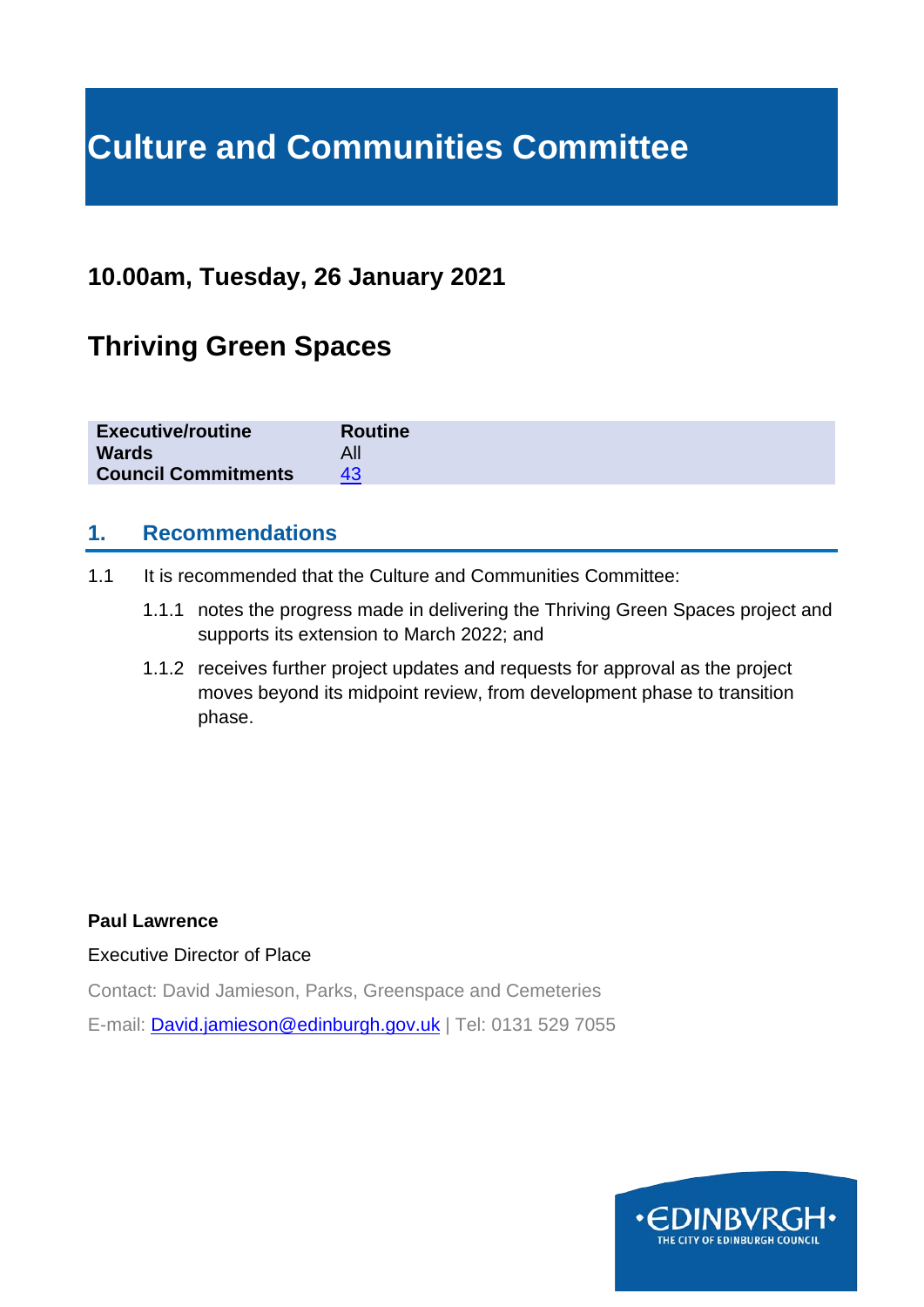**Report**

# **Thriving Green Spaces**

#### **2. Executive Summary**

2.1 This report provides an update on the Thriving Green Spaces project.

#### **3. Background**

- 3.1 As core components of the 20-minute neighbourhood, the city's green and blue spaces have never been so important to Edinburgh's residents. The Covid-19 pandemic has underscored the importance of local outdoor places for people's health and wellbeing, as well as the inequalities found in accessing good quality local green space. People rely on them for daily exercise and mental health and for making the city resilient to the growing global environmental and societal challenges of climate emergency, species extinction and biodiversity loss. Yet, at the same time Edinburgh's green and blue spaces are under unprecedented risk as the effects of climate change already begin to impact on operations whilst resources for their ongoing care, management and maintenance continue to decline markedly.
- 3.2 The Parks, Greenspace and Cemeteries service is leading a project to fashion a new vision for the city's parks, green spaces, rivers, lochs and shoreline, to be captured in an ambitious 30-year strategy which aligns with Edinburgh's 2050 City Vision and that delivers a new way of working to ensure their on-going enhancement, protection and care.
- 3.3 The service is working with partner organisations, the public and other stakeholders to understand their needs and aspirations for their green and blue spaces. This will inform what the city's Thriving Green Spaces should look like and what benefits they need to deliver.
- 3.4 The project is currently in the development phase, collecting and collating information, data, ideas, opinions and evidence across eight workstreams:
	- 3.4.1 quantifying the ecosystem services provided by the city's green and blue spaces and identifying what needs to be done to improve these further;
	- 3.4.2 creating new relationships between the private, public and third sector and exploring fresh ideas that cut across and remove existing policy and delivery silos to build a sustainable financial model;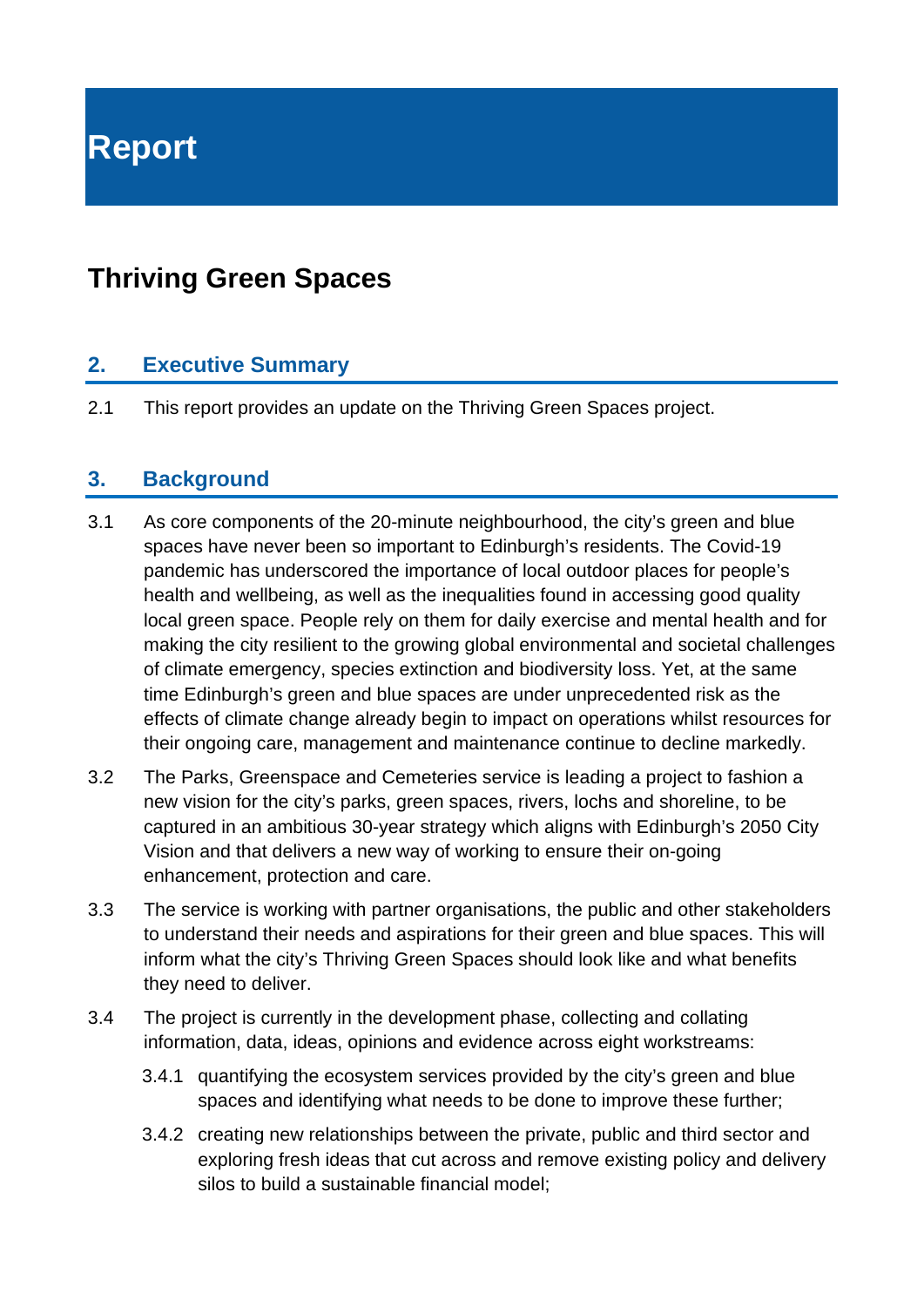- 3.4.3 testing new technologies to improve service delivery, make operations more efficient and bring about social, wellbeing and environmental benefits;
- 3.4.4 investigating models of governance for green spaces which will give users and stakeholders more opportunities to advocate for and influence their care and management;
- 3.4.5 sharing outcomes with other bodies and across sectors to build knowledge and influence policy and decision-making at local authority, Scottish Government, and UK levels; and
- 3.4.6 developing an operational model which will sustain the support and delivery of all these innovations and benefits
- 3.5 Recognising this, an application was made to the National Lottery Heritage Fund National Trust Future Parks Accelerator programme, and in June 2019 the Council were awarded a grant of £899,500; one of only eight UK local authorities to be successful in securing this funding, and the only one in Scotland. This grant programme is to enable local authorities to develop bold and innovative financial and management solutions for their green spaces against a backdrop of increasing financial uncertainty.
- 3.6 Following the recruitment of a project delivery team, the establishment of a partner advisory board (made up of City of Edinburgh Council as lead partner, Greenspace Scotland, Scottish Wildlife Trust, University of Edinburgh, Edinburgh and Lothian Greenspace Trust and the Edinburgh Green Space Forum, the umbrella group for Edinburgh's friends of park groups), and the nomination of Councillor Amy McNeese-Mechan as the Project Champion, work started in earnest to produce a 30-year strategy and action plan by May 2021 to protect, enhance and resource the city's green spaces, so that they benefit people both today and in the future.
- 3.7 As a result of the impact of Covid-19 management measures on the pace of project development, an application was made for additional funding to extend the project. Again, this was successful (subject to passing a midpoint review), an additional £349,223 being secured from the National Lottery Heritage Fund to enable an extension to March 2022. The Council received an 'excel' rating for being a highperforming project that is very well-considered, broad and creative, with the potential for successful and sustainable re-positioning of green/blue space in the Council and its partner's agendas.

### **4. Main report**

- 4.1 Strong themes have emerged following significant research and developmental work across the project's eight interrelated work streams:
	- 4.1.1 **People:** Citizens are being asked what the Edinburgh 2050 vision should be for the city's green and blue spaces. This has identified the potential for expanding engagement and volunteering across Edinburgh's green spaces, via improved direct volunteer management, increased support of Friends of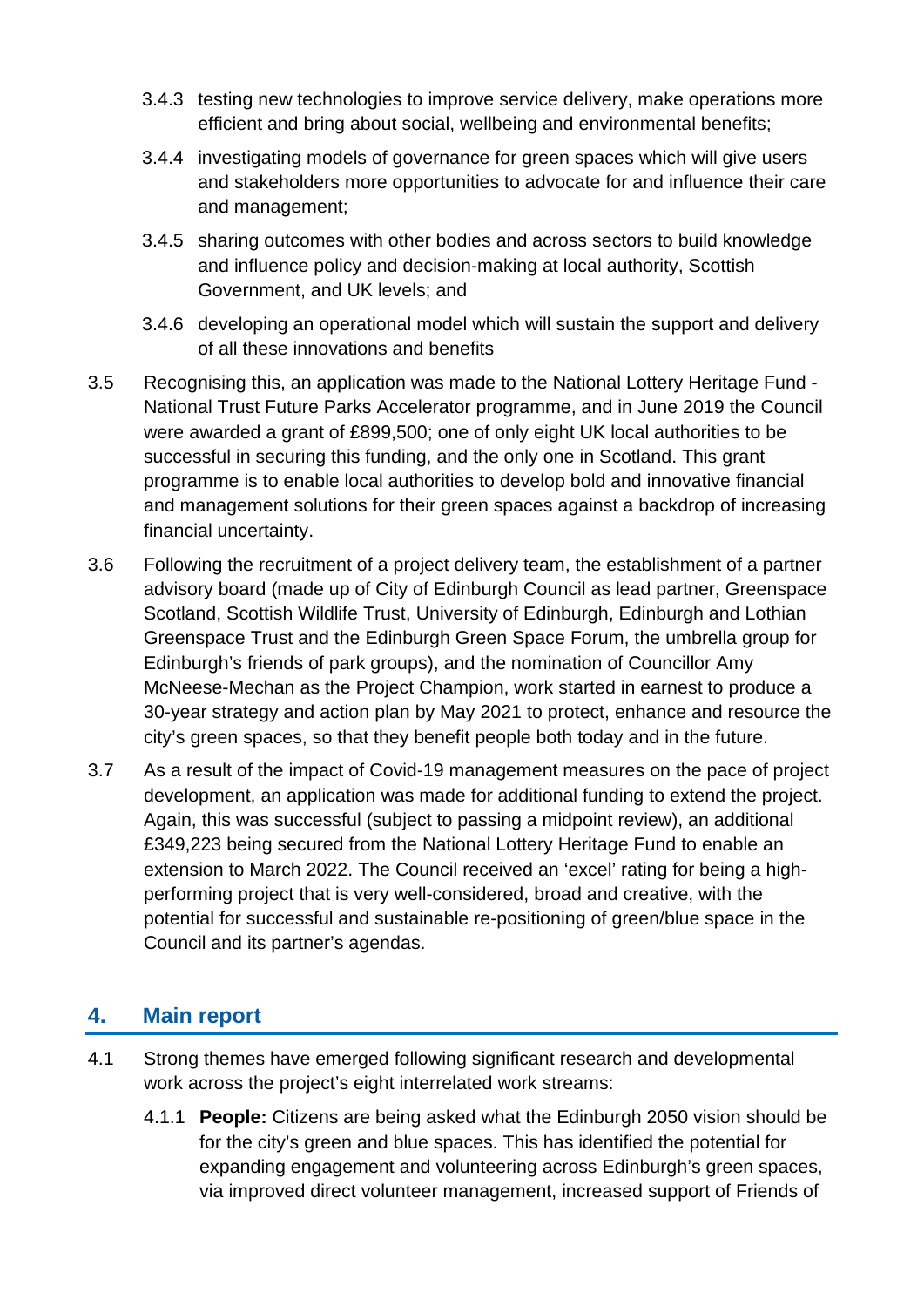Parks groups, strengthening relationships with third-party volunteer management organisations, youth engagement, and linking to new volunteer routes, such as green health and wellbeing prescribing, climate emergency action, corporate volunteering and employment training. These will be captured in a Thriving Green Spaces Volunteer Strategy.

- 4.1.2 **Space:** A baseline asset register and condition analysis identifying the scale of infrastructure investment required over the Council's outdoor estate is underway. Design-led parks master planning, piloting the use of Spirit of Place placemaking statements, and using a Parks for Health Toolkit and health audit to identify new ways to assess the quality of health outcomes that green spaces provide is also being tested. The Council is working in partnership with health professionals to identify changes to green spaces and the interventions needed to benefit health and wellbeing.
- 4.1.3 **Operations:** The Council is seeking to bring positive cultural change through cause messaging, leadership training and Appreciative Enquiry development, and is also identifying new service structures to bring together city-wide and locally based strategic and operational functions as part of the Adaptation and Renewal programme, as well as reviewing the role of Green Flag Award accreditation, annual Park Quality Assessments, and management planning in creating high quality parks and other green spaces.
- 4.1.4 **Ecology:** In partnership with the Scottish Wildlife Trust an Ecological Coherence Plan (ECP) that maps habitat network and ecosystem services across the city is being developed. It will identify protection and site management measures that maximise multiple benefits for both people and nature, including tree planting locations to support the Million Tree City programme. The project is also working to develop a Natural Capital Account for Edinburgh that will put a financial value on the benefits we receive from green spaces and provide an evidence-based analysis of the economic and social benefits of investing in them.
- 4.1.5 **Finance:** Critically, a sustainable funding model is being developed which will facilitate sustained investment in, and care of, the city's green spaces over the long term. Ideas being researched include an Edinburgh Nature-Climate Bond, a more commercial focus for the Inch plant nursery, sponsorship, crowd funding and donation schemes, carpark charging, sustainable energy income generation, and a fundraising-focused Parks Foundation. These will be captured within a Thriving Green Spaces Income Generation Strategy and Inch Plant Nursery Business Plan.
- 4.1.6 **Technology:** Following the successful integration of ground-source heat pump and micro-hydro power technology in Saughton Park, the service is analysing other green spaces with the potential for renewable energy sources. Not only can these power park buildings and surrounding properties but could generate an income return for park re-investment. The introduction of additional robotic mowers to complement existing trial mowbots is being investigated. A pilot for a new GI Application tool is also underway. This has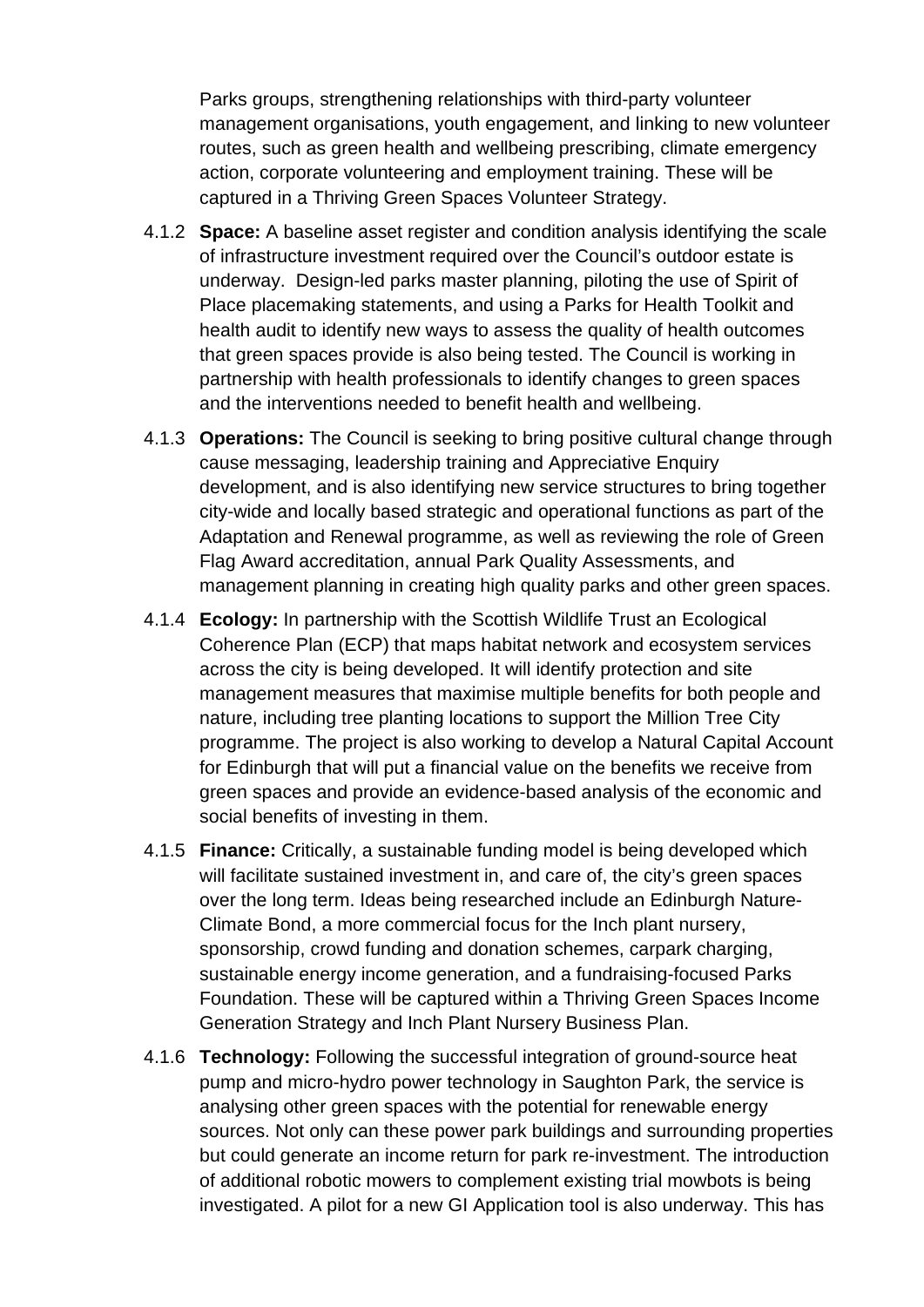a dashboard function which can map all of the habitat types using citizen science and provides data-driven intelligence to assist site management, planning and interpretation.

- 4.1.7 **Governance:** New models of governance are being investigated for the city's green spaces which can give users and other stakeholders greater opportunities to advocate for and influence their care and management. This builds on the community empowerment agenda but crucially recognises that few communities want to own and manage green space assets directly. Innovative Citizen Park Panels are presently being developed and trialled.
- 4.1.8 **Learning and Sharing:** The co-design and collaborative approach fostered by the National Trust means that there is constant project sharing between the Future Park Accelerator cities via webinar events and on-line gatherings, most frequently with the Northern Cohort group - Edinburgh, Birmingham and Nottingham. Unfortunately, the Covid-19 pandemic has limited engagement with other Scottish local authorities, but this will hopefully come to the fore during 2021.

# **5. Next Steps**

- 5.1 A project mid-point review is due to take place in February, after which the project will move into its transition phase.
- 5.2 Further update reports to Committee seeking consideration of and support for Thriving Green Spaces transition recommendations.
- 5.3 Production of a Thriving Green Spaces Strategy for Council approval.

## **6. Financial impact**

6.1 Thriving Green Space project costs are contained within the existing project budget, which is to be enhanced following approval for project extension to March 2022.

### **7. Stakeholder/Community Impact**

7.1 Consideration of stakeholder and community impact is a central tenet of the Thriving Green Spaces project. Consequently, there is significant and on-going stakeholder and community engagement and consultation across all the project workstreams, and partners with stakeholder interest and expertise are represented on the project Advisory Board.

## **8. Background reading/external references**

8.1 <https://www.thrivinggreenspaces.scot/>